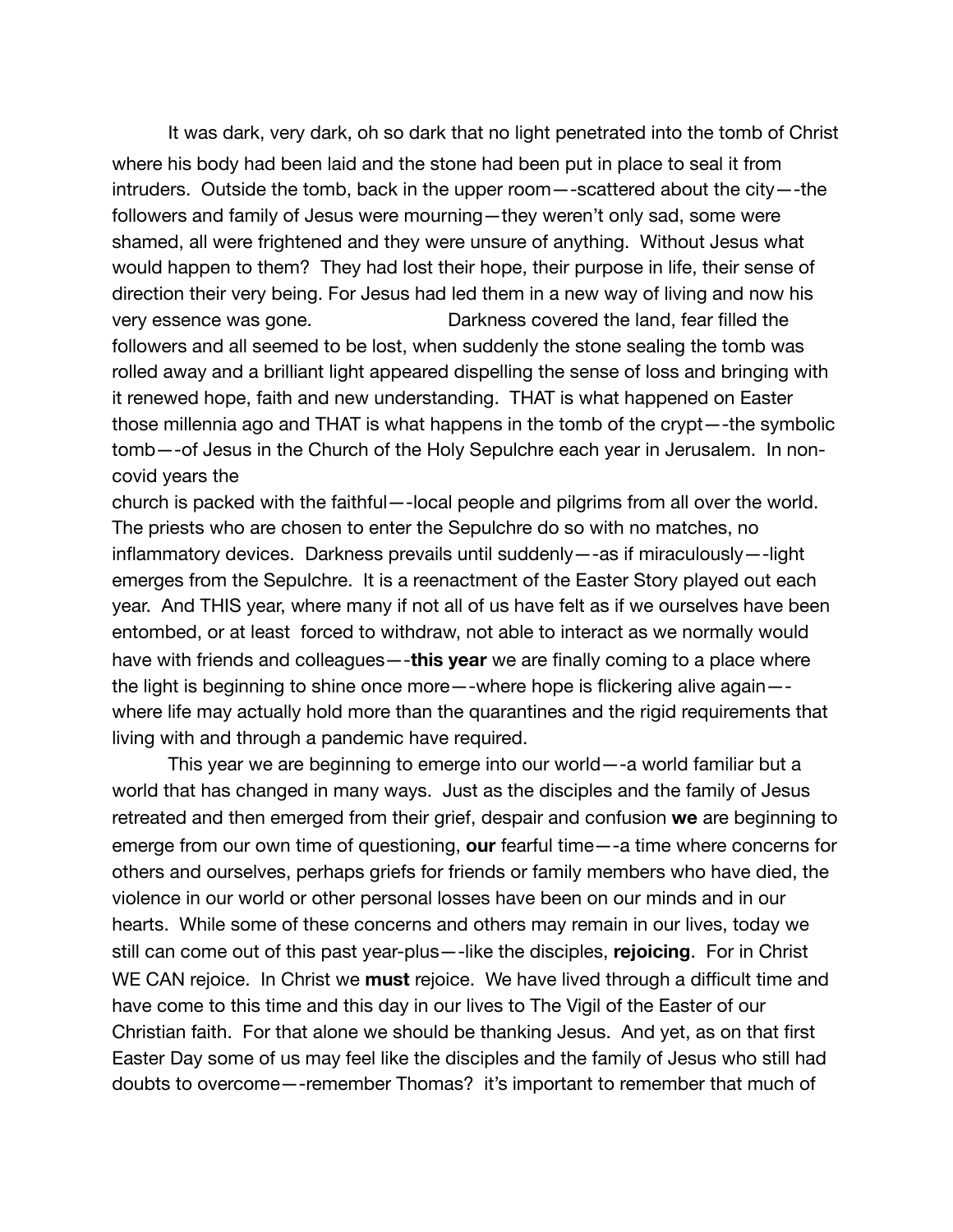what we live with, in our day as in their day, is living with unknowns. And that's where Jesus comes into our lives to uphold us—-to hold us—-to keep us in his love.

As The Most Reverend Michael B. Curry wrote in his book, *Love Is The Way*, "There was a moment after Jesus was killed when some of his followers did not know that he had been raised from the dead. And two of them gave voice to that feeling of hopelessness when they said of Jesus, "We had hoped that he was the one to redeem Israel." Dashed hope is the experience of a nightmare in daylight and that's where faith matters. It is there and then that one makes a decision. As an old song says…"Somehow, love will prevail."

In the moments of insecurity—-in the moments of doubt—-in the scary and fearsome times in our lives faith can and will carry us through. Think back to what held **you** together during these COVID times. What worked for you? What didn't work for you? Anyone like me start off with a plan to eat well, clean out cupboards and pray and meditate and take Covid as a retreat? And then cook and bake too much, clean and sort out less and find their early discipline faltered? I will say prayer and meditation have remained. There's hope. But maybe it's time for us all to do some Spring cleaning and toss out the things that kept us feeling anxious. Keep those things that supported and uplifted and led us through the darkest or more troubling moments. For, as Bishop Michael, also said, "Keep the faith, baby. Faith is trusting God, or just holding on to God, when your heart is breaking, when it's hard to see, when you don't understand, and even when you're mad at God." God's definitely up to our anger, by the way, for God IS the loving presence that created the world and created each one of us, each little particle of life on our planet. God the Creator loves us so much that Jesus came to show us a new way, a way of trusting and loving ourselves and all the other selves surrounding us. We can stay angry, or frightened or just pain miserable, but why not ask yourself "What are you gonna do with your dash? That space between the birth date and the end date on your tombstone?" something Bishop Michael said Black preachers used to say. Whether we are out doing what we used to do, or doing what we want to do or even still living a more confined life, we **can** hold that love of God's precious gift in our hearts, in our minds, in our speech, in our actions and bring some light into the lives of those with whom we interact. So, what are **you** gonna do with this **your** Easter dash? Jesus suffered great pain in order for us to see the light and live in the light and shine the light on others.

Out of the darkness of the tomb came Christ, no longer entombed—-no longer there—-no longer restricted by his humanity—-but **everywhere. I**n the unexpected places, in the unappreciated moments, in the times of emptiness, loneliness—-in ALL times and in ALL places Christ walks with us, receives us, forgives us and most of all